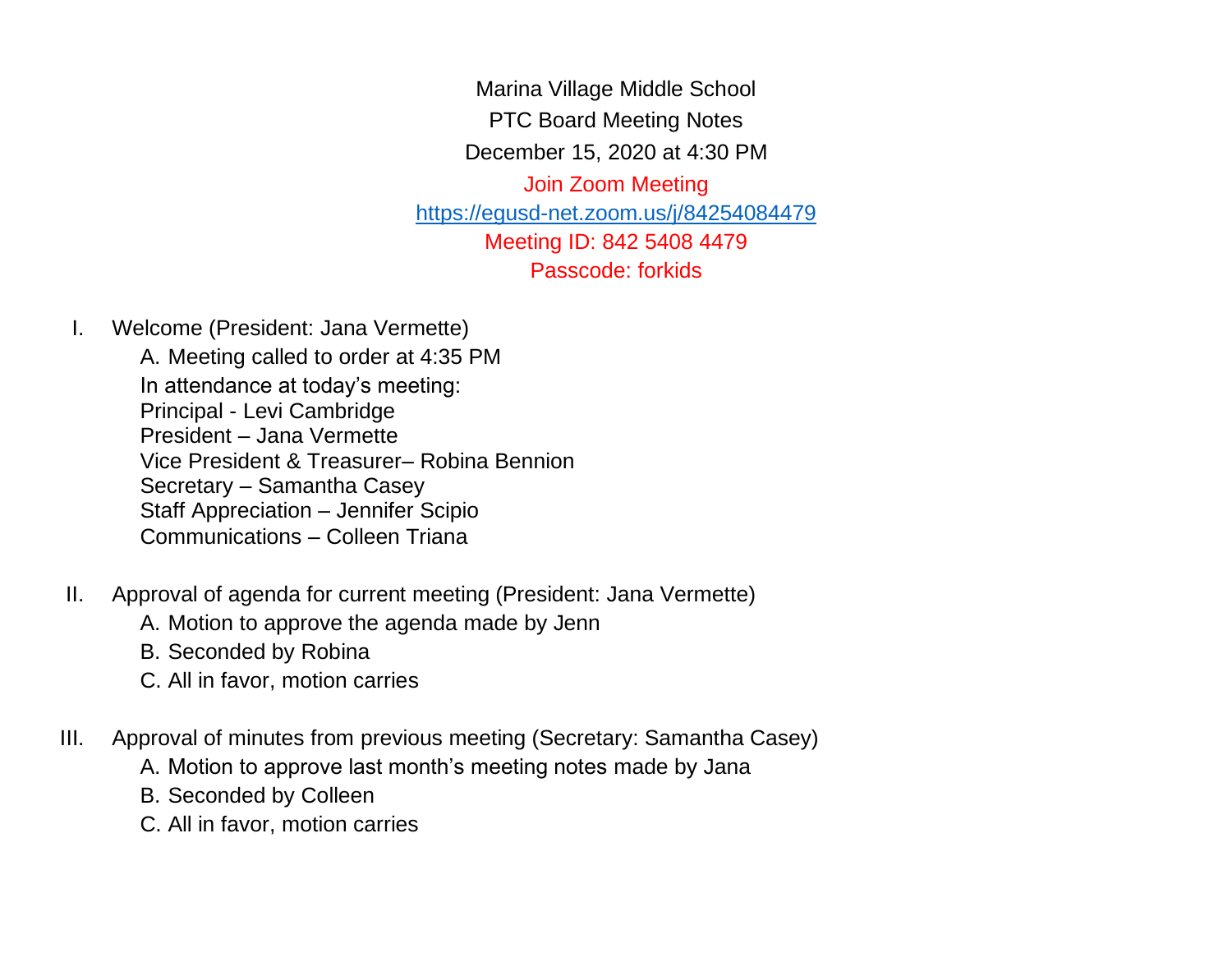- IV. MVMS Administrator's Update (Principal: Levi Cambridge)
	- A. They're in the final stretch before winter break
	- B. Staff lunch coming up on Friday funded by the PTC
	- C. Spirit Week lead by Student Leadership, doing great to engage students
	- D. 100 merit celebrations went well
	- E. Parent Nights to come provided by Wellness Together (Jan. 14th Anxiety & Feb. 4 Cyber Safety): total cost \$2,500 (each school will contribute \$300 so MVMS's total cost is \$600). The presentation will be recorded for parents to review after, the parent night sign up will be coming out soon
	- F. RUSD Board Meeting tonight to decide on January 4, 2021 return plan
- V. Treasurer's Report (Robina Bennion)
	- A. Activity (reviewed Disbursements, Deposits, Grant Funds) See screenshots of financials below
	- B. Vote to move \$750 from designated funds from Parent Night to Staff Appreciation. In turn Marina is going to pay for the Parent Night, \$700, and PTC will cover the Holiday Lunch budgeted for \$650.
	- C. Sam made a motion to approve to reallocate the funds
	- D. Jenn seconded the motion
	- E. All in favor, motion carries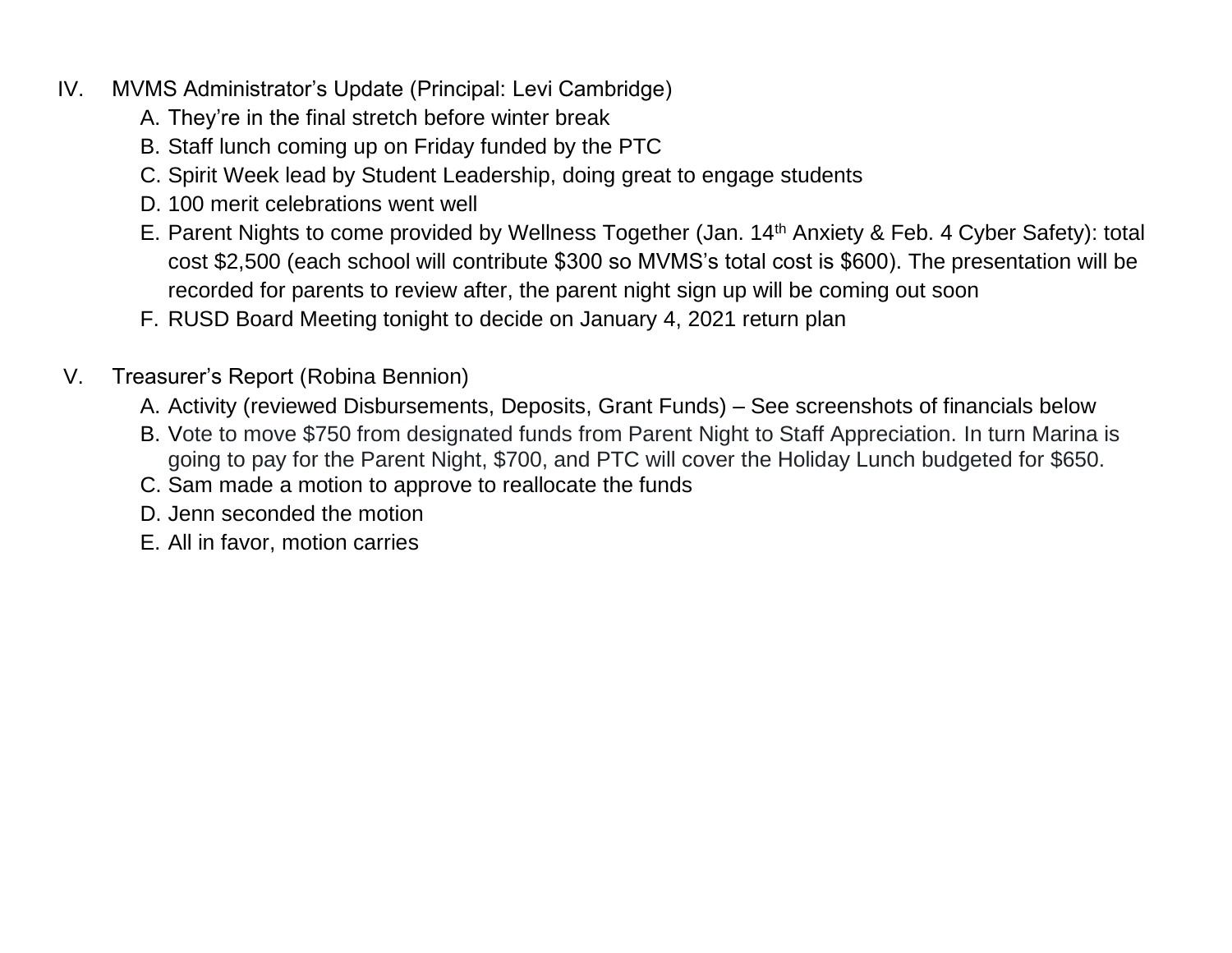## Marina Village Middle School PTC Profit & Loss Budget vs. Actual July 2020 through June 2021

|                                      | Jul '20 - Jun 21 |        | <b>Budget</b> |        | \$ Over Budget |           |
|--------------------------------------|------------------|--------|---------------|--------|----------------|-----------|
| <b>Ordinary Income/Expense</b>       |                  |        |               |        |                |           |
| Income                               |                  |        |               |        |                |           |
| <b>Direct Public Support</b>         |                  |        |               |        |                |           |
| <b>Corporate Contributions</b>       | s                | 1,000  | S             | 700    | S              | 300       |
| <b>Enrichment Income</b>             |                  |        |               | 14.743 |                | (14, 743) |
| <b>Total Fundraiser Income</b>       |                  | 12,943 |               | 15,858 |                | (2,915)   |
| <b>General Donation</b>              |                  | J,     |               | 195    |                | (195)     |
| <b>Grant - Project Green</b>         |                  |        |               | ٠      |                | ÷         |
| <b>Spirit Wear Income</b>            |                  | 889    |               | 2.118  |                | (1,229)   |
| <b>Total Direct Public Support</b>   |                  | 14,832 |               | 33,614 |                | (18, 782) |
| <b>Indirect Public Support</b>       |                  |        |               |        |                |           |
| <b>Amazon Smile</b>                  |                  | 81     |               | 123    |                | (42)      |
| <b>Electronic Scrip</b>              |                  | 1      |               | 5      |                | (4)       |
| <b>Total Indirect Public Support</b> |                  | 82     |               | 128    |                | (46)      |
| <b>Total Income</b>                  |                  | 14,913 |               | 33,742 |                | (18, 829) |
| <b>Gross Profit</b>                  |                  | 14,913 |               | 33,742 |                | (18, 829) |
| <b>Expense</b>                       |                  |        |               |        |                |           |
| <b>Designated Expenses</b>           |                  |        |               |        |                |           |
| <b>8th Grade</b>                     |                  |        |               | 1,500  |                | (1.500)   |
| <b>Art Club Fundraiser</b>           |                  |        |               | 286    |                | (286)     |
| <b>Beautification Grants</b>         |                  |        |               | 2,275  |                | (2,275)   |
| <b>CORE 3</b>                        |                  |        |               | ٠      |                | ÷         |
| <b>Digitial Media Equipment</b>      |                  | 998    |               | 827    |                | 171       |
| <b>Enrichment</b>                    |                  | ٠      |               | 600    |                | (600)     |

| <b>Parent Night</b>                     |       | 750   | (750)   |
|-----------------------------------------|-------|-------|---------|
| <b>Pear Deck</b>                        |       | ۰     |         |
| <b>Schwab Grant (MVMS)</b>              |       | 1,428 | (1,428) |
| <b>Total Designated Expenses</b>        | 998   | 7,665 | (6,667) |
| <b>Operations</b>                       |       |       |         |
| <b>Administration</b>                   | 117   | 250   | (133)   |
| <b>Beautification</b>                   | ۰     | ٠     |         |
| <b>Fundraising (Operations)</b>         |       |       |         |
| PayPal / Square (Fund)                  | 215   | ٠     |         |
| <b>Fundraising (Operations) - Other</b> | 186   | 800   | (614)   |
| <b>Total Fundraising (Operations)</b>   | 401   | 800   | (399)   |
| Insurance - Liability, D and O          | 450   | 450   |         |
| <b>Mustang of the week</b>              | ۰     | 500   | (500)   |
| <b>Planners</b>                         | 2,400 | 2,761 | (361)   |
| <b>PTC Sponsored Events (Non-Fund)</b>  | ۰     | 500   | (500)   |
| <b>Spirit Wear</b>                      |       |       |         |
| PayPal / Square Charges (Ops)           | 25    | 200   | (175)   |
| <b>Spirit Wear - Other</b>              | 839   | 2,800 | (1,961) |

Page 1 of 2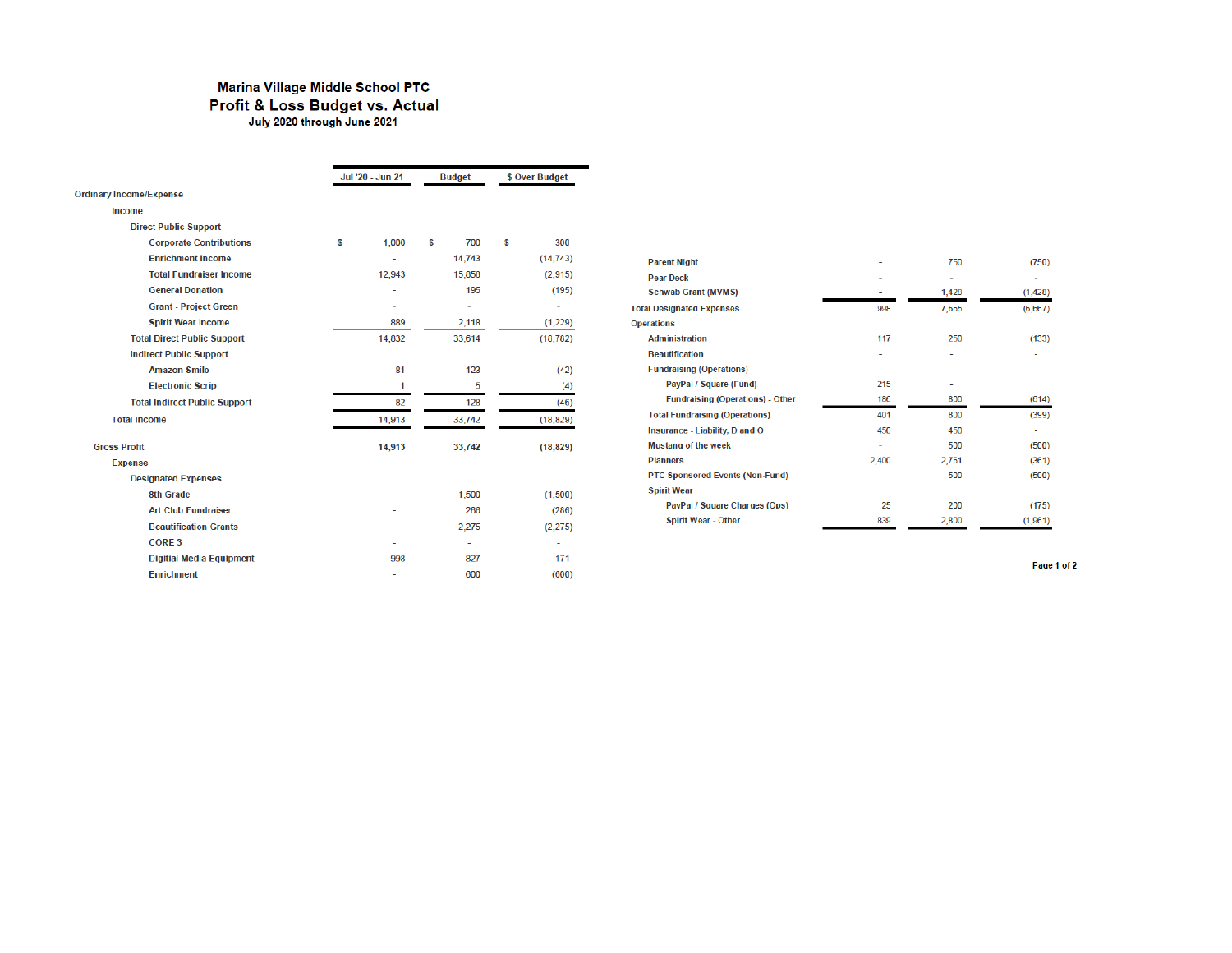## **Marina Village Middle School PTC Balance Sheet** As of December 15, 2020

|                                       | Dec 15, 20 |
|---------------------------------------|------------|
| <b>ASSETS</b>                         |            |
| <b>Current Assets</b>                 |            |
| <b>Checking/Savings</b>               |            |
| <b>El Dorado Savings Bank</b>         | 32,122.65  |
| <b>PayPal Account</b>                 | 204.18     |
| <b>Total Checking/Savings</b>         | 32,326.83  |
| <b>Accounts Receivable</b>            |            |
| <b>Accounts Receivable</b>            | 2,525.00   |
| <b>Total Accounts Receivable</b>      | 2,525.00   |
| <b>Total Current Assets</b>           | 34,851.83  |
| <b>TOTAL ASSETS</b>                   | 34,851.83  |
| <b>LIABILITIES &amp; EQUITY</b>       |            |
| <b>Equity</b>                         |            |
| <b>Opening Balance Equity</b>         |            |
| <b>Designated - Pending Projects</b>  | 6,667.00   |
| <b>Undesig Funds - Oper Exp CY</b>    | 6,212.00   |
| Undesig Funds - Oper Exp Nxt Yr       | 11,159.00  |
| <b>Undesignated Funds - Oper Exp</b>  | 1,845.89   |
| <b>Total Opening Balance Equity</b>   | 25,883.89  |
| <b>Net Income</b>                     | 8,967.94   |
| <b>Total Equity</b>                   | 34,851.83  |
| <b>TOTAL LIABILITIES &amp; EQUITY</b> | 34.851.83  |

## Marina Village Middle School PTC **Profit & Loss Budget vs. Actual** July 2020 through June 2021

| Jul '20 - Jun 21         | <b>Budget</b>            | \$ Over Budget |
|--------------------------|--------------------------|----------------|
| 864                      | 3,000                    | (2, 136)       |
| ۰                        | 800                      | (800)          |
| $\overline{\phantom{a}}$ | $\overline{\phantom{a}}$ | -              |
| 715                      | 1,328                    | (613)          |
| $\overline{\phantom{a}}$ | 250                      | (250)          |
| 4,947                    | 10,639                   | (5,692)        |
| $\overline{\phantom{a}}$ | 520                      | (520)          |
| 5,945                    | 18,825                   | (12, 879)      |
| 8,968                    | 14,917                   | (5,950)        |
| 8,968                    | 14,917                   | (5,950)        |
|                          |                          |                |

## VI. Fundraising (Deanna Carnahan was absent but send an update via email)

- A. Farmer Gene's fundraiser didn't bring in a lot of money, but it was wonderfully done, it was a great day
- B. Our Chick-Fil-A fundraising night sold \$2,260 which earns MVMS \$452.00
- C. Amazon Smile Donation (received): \$42.65
- D. This month the PTC have received \$150 for SOS donation, \$60 for Spiritwear
- E. Waiting to hear back from Cascada on what funds were earned from their dinner night out fundraiser
- VII. Publicity/Website/Communications (Colleen Triana)
	- A. Not much to report, added business sponsor to Facebook and PTC website
	- B. Will post about Parent Information Nights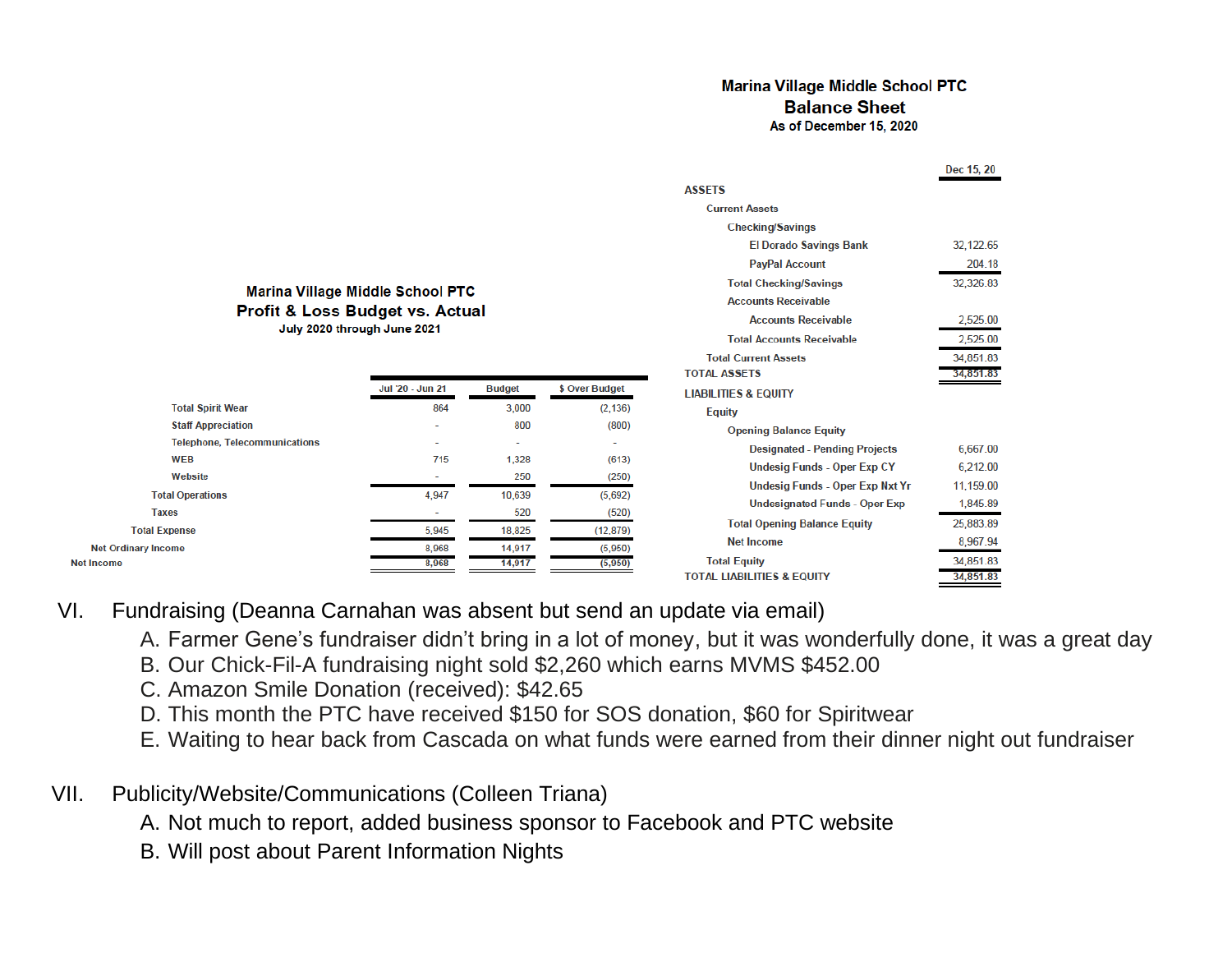- VIII. Volunteer Coordinator (Kelley Gordon not in attendance, no update)
- IX. Spirit Wear (Stephanie Hansen not in attendance, no update)
- X. Beautification (Sarah Haliday not in attendance, update provided by Robina Bennion)
	- A. Recycle Grant items have been purchased, see financials below

| <b>Quantity</b>     |                  |        |                            |
|---------------------|------------------|--------|----------------------------|
|                     | $2\ddot{5}$      | 63.46  |                            |
|                     | $2 \cdot$ \$     | 78.78  |                            |
|                     | $3\ddot{5}$      | 74.94  |                            |
|                     | $3\ddot{5}$      | 58.74  |                            |
|                     | $1\,$ \$         | 65.45  |                            |
|                     | $5\hat{S}$       | 13.95  |                            |
|                     | $2\ddot{s}$      | 34.90  |                            |
|                     | $3\ddot{5}$      | 50.79  |                            |
|                     | $3\ddot{\zeta}$  | 49.59  |                            |
|                     | $15 \; \text{S}$ | 415.95 |                            |
| Tax                 | \$               | 52.52  |                            |
| <b>Delivery Fee</b> | \$               | 35.00  |                            |
|                     | Total-           |        |                            |
|                     | \$               |        | 994.07 Recycle Grant Funds |
|                     |                  |        | Used per Sarah             |
|                     |                  |        | 12/15/2020                 |
|                     |                  |        | <b>Total Price</b>         |

- XI. Enrichment (Deanna Carnahan not in attendance, update provided via email) A. Planning on starting enrichment in February, pending school return plan
- XII. Staff Appreciation (Jennifer Scipio/Samantha Casey)
	- A. Staff Lunch is ready for Friday. Sam will pick up sandwiches and deliver dessert, drinks, and lunch
	- B. Jenn will continue to work on monthly treats to deliver to teacher's boxes
- XIII. MVMS Teacher Liaison (no teacher in attendance no update)
- XIV. Old Business (President: Jana Vermette & Vice President: Robina Bennion) A. Golf Cart update – Jana continues to look for a reasonably priced golf cart to fit the approved budget